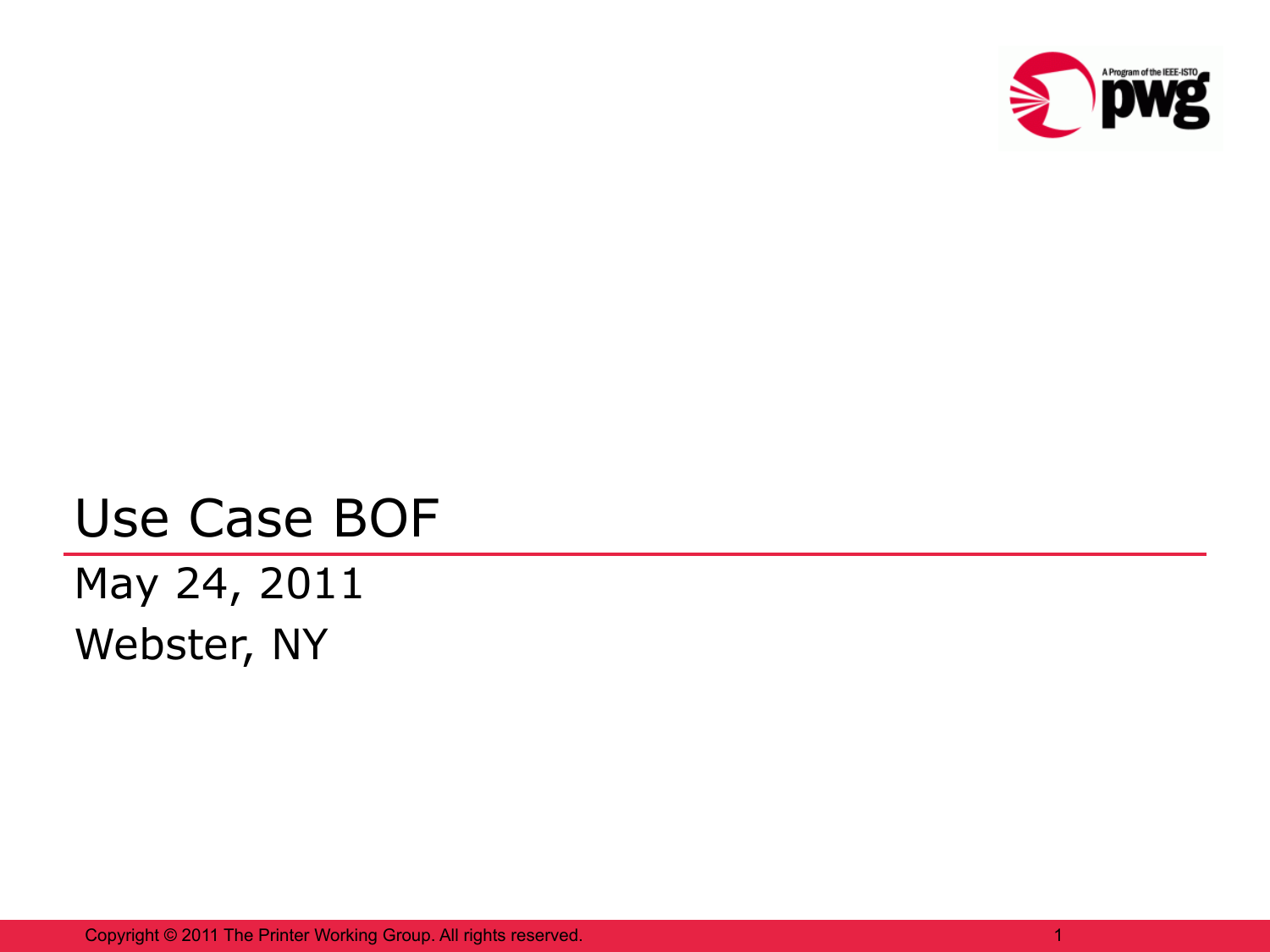

- The purpose of this BOF is to define common use cases and design requirements that apply to multiple PWG working groups
- We have several use cases that have already been submitted
- Some use cases have already been reviewed once by the Cloud Imaging WG during normal WG conference calls
- As a result of the discussions in the WG conference calls, we are developing a shared Best Practices document that collects all of the common use cases in one place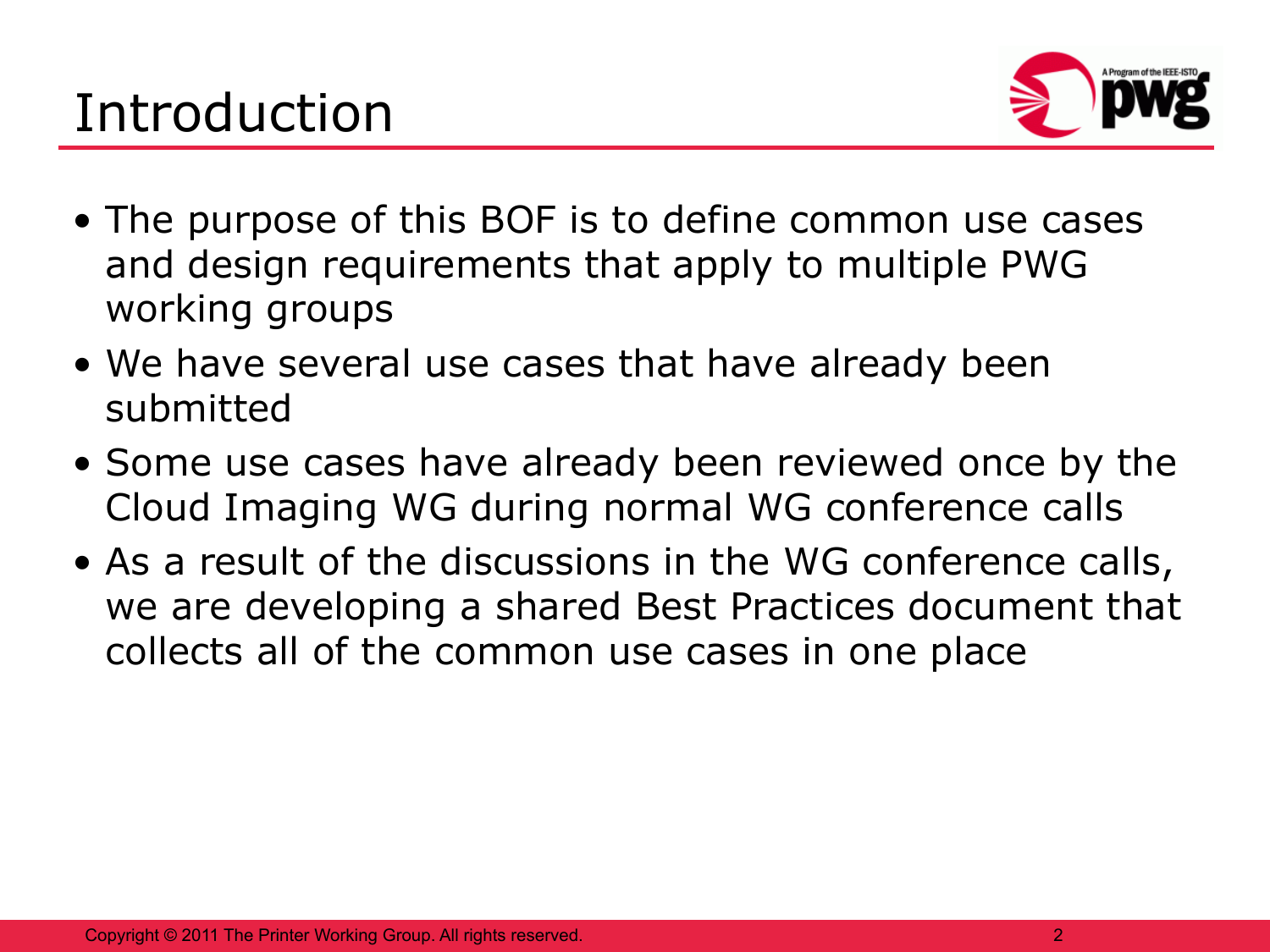## Use Case Format



- Each use case is fully-defined with a series of subsections inspired by Microsoft's tabular format
- The "Terminology" section at the beginning of the document contains definitions of common terminology for all use cases
- The "References" section at the end of the document contains references for all use cases
- Ultimately each work group will be able to copy use cases and supporting text from this best practices document into the corresponding standards-track documents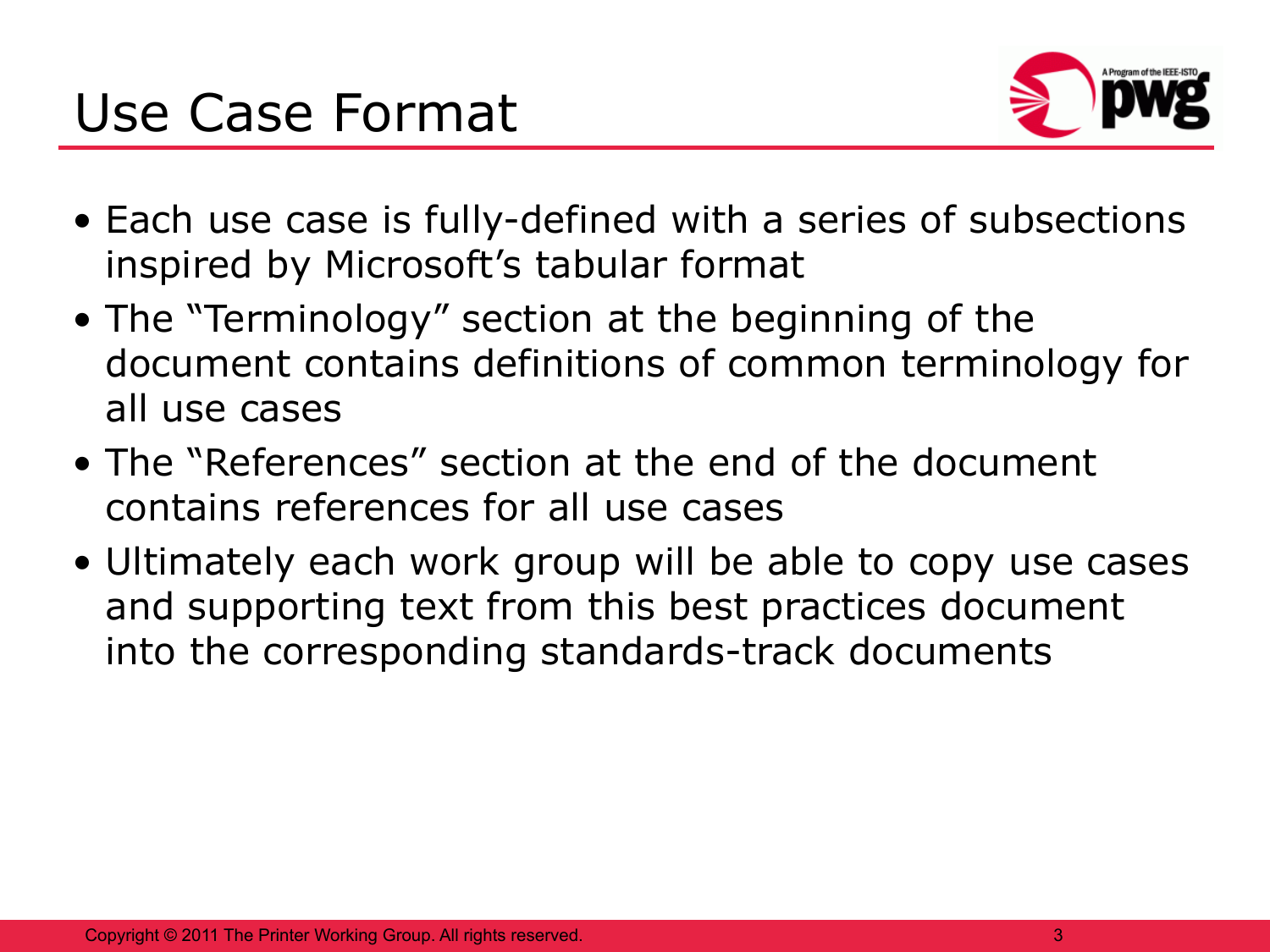## PWG Common Use Cases



- Initial draft:
	- ftp://ftp.pwg.org/pub/pwg/general/wd/wdcommonusecases10-20110524.pdf
- Abstract:
	- This Best Practices document provides a repository of well-defined use cases, design requirements, internationalization considerations, security considerations, and references for use for PWG standardstrack documents.